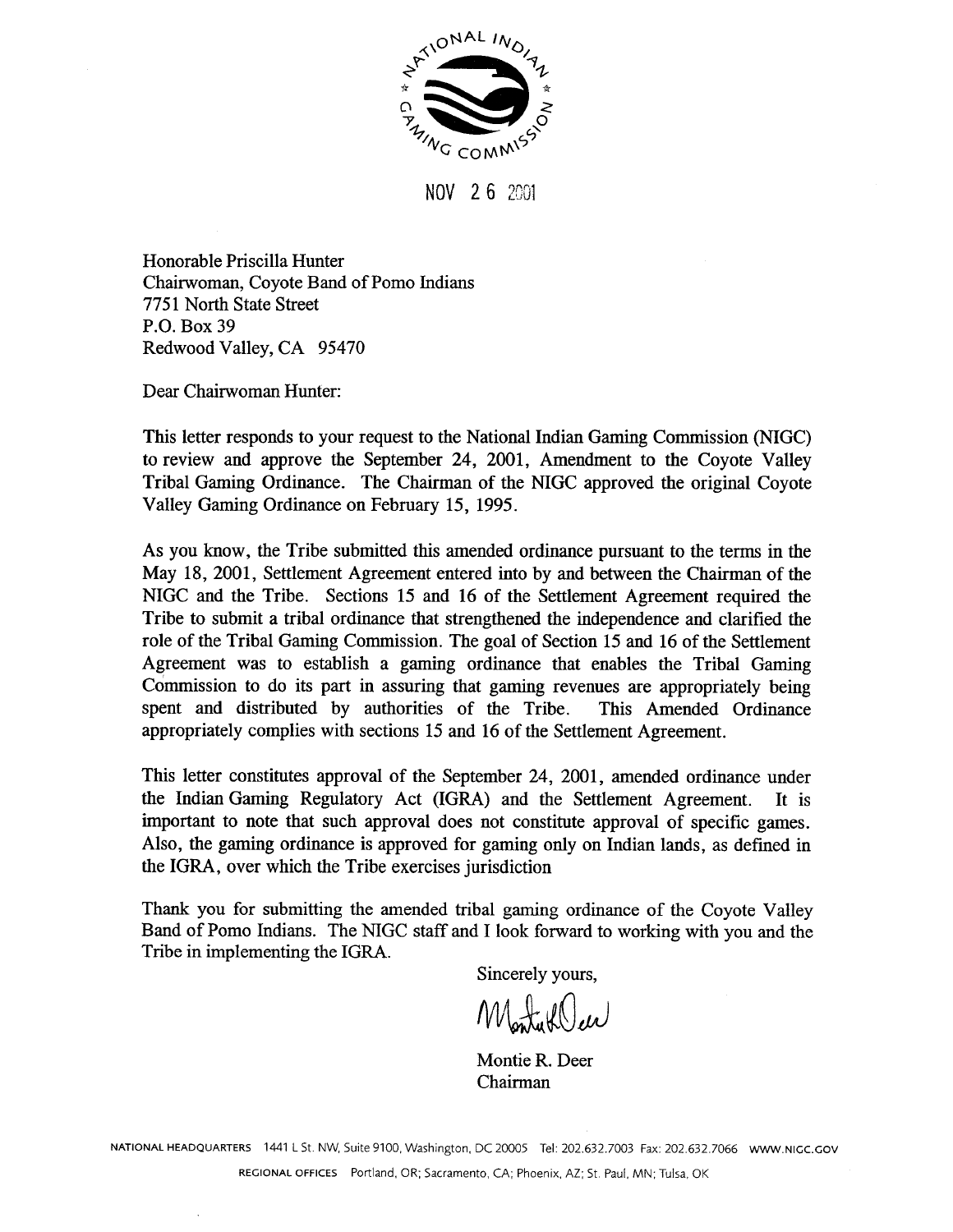

## COYOTE VALLEY TRIBAL COUNCIL

775 1 North State Street PO. Box 39 Redwood Valley, **CA** 95470 (707) 485-8723 FAX (707) 485- 1247

### **RESOLUTION NO. C.V. 01-44**

### **RE: AN AMENDMENT TO THE ORDINANCE OF THE COYOTE VALLEY BAND OF POMO INDIANS AUTHORIZING AND REGULATING GAMING ON THE COYOTE VALLEY INDIAN RESERVATION**

**WHEREAS,** The Coyote Valley Band of Pomo Indians ("Tribe") is a federally recognized Indian Tribe, recognized by the Secretary of the Interior as exercising powers of self-government; and

**WHEREAS,** Article **VII,** Section 1, of the Governing Document of the Coyote Valley Band of Pomo Indians authorizes the Coyote Valley Tribal Council (CVTC), as the governing body of the Tribe, to conduct business; and

**WHEREAS,** The Coyote Valley Tribal Council & Gaming Commission has reviewed the Tribes Gaming Ordinance and has determined that it is in the best of interest of the Tribe to amend the current document in order to strengthen and enhance the regulations contained therein.

**NOW THEREFORE BE IT RESOLVED, that the Coyote Valley Tribe hereby amends** the Tribe's Gaming Ordinance as specified and contained within the document, which is herein attached and incorporated by reference;

**FURTHER BE IT RESOLVED,** that the amended document shall be titled and known as **"An** amendment to the ordinance of the Coyote Valley Band of Pomo Indians authorizing and regulating gaming on the Coyote Valley Indian Reservation.

### **CERTIFICATION**

The foregoing resolution was presented at a meeting of the Coyote Valley Tribal Council on September 24,2001. The resolution **was** approved by the Tribal Council by a vote of  $\Box$  yes,  $\Box$  noes, and  $\Box$  abstentions, and this resolution **has** not been rescinded or amended in any way. *C*  Expressive details and a meeting of the Coyote valley<br>
24, 2001. The resolution was approved by the<br>
2 yes,  $\bigcirc$  noes, and  $\bigcirc$  abstentions,<br>
een rescinded or amended in any way.<br>
2 yes,  $\bigcirc$  Date:  $\bigcirc$   $\bigcirc$   $\bigcirc$   $\$ 

Priscilla Hunter. Tribal Chairwoman

Darlene Crabtree, Tribal Secretary

**CHAIRPERSON VICE CHAIRPERSON SECRETARY TREASURER HISTORIAN COUNCIL MEMBERS**<br>Priscilla Hunter Iris Martinez Darlene Crabtree Michelle Campbell Michael Hunter Fred Naredo—Allan Crab **Priscilla Hunter Iris Martinez Darlene Crabtree Michelle Campbell Michael Hunter Fred Naredo-Allan Crabtree**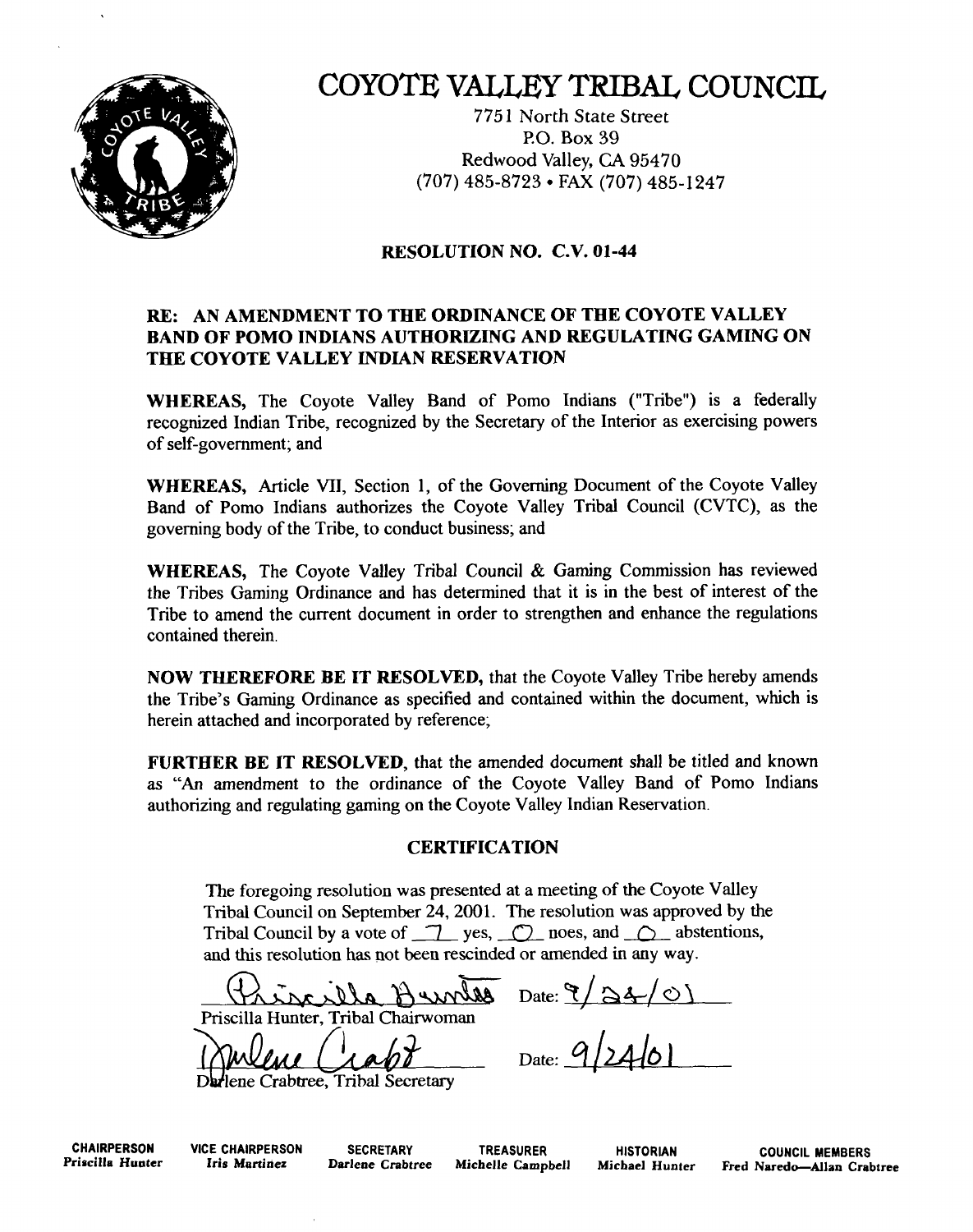

# COYOTE VALLEY TRIBAL COUNCIL

775 1 North State Street PO. Box 39 Redwood Valley, CA 95470 (707) 485-8723 FAX (707) 485-1247

## **AN AMENDMENT TO THE ORDINANCE OF THE COYOTE VALLEY BAND OF POMO INDIANS AUTHORIZING AND REGULATING GAMING ON THE COYOTE VALLEY INDIAN RESERVATION**

This amendment to the Coyote Valley Band of Pomo Indians clarifies and reaffirms that the Tribal Gaming Commission serves as a regulatory, rather than a managerial, purpose. The Tribal Gaming Commission is empowered to conduct oversight to ensure compliance with Federal, Tribal, and, if applicable, state gaming laws and regulations. The Tribal Gaming Commission serves as the licensing authority for individuals employed in the gaming operation and administers an effective program for background investigations as part of the licensing process. The Tribal Gaming Commission monitors compliance with the internal control standards for the gaming operation and the policies and procedures governing expenditure of gaming revenues.

The following amendments will supercede any conflicting provisions in the Ordinance ratified by the Coyote Valley Band of Pomo Indians Tribal Council on November 7, 1994.

## **Section 3. Definitions.**

Section 3 of the original Ordinance entitled "Definitions" will be amended to incorporate a new sub-section identified as Section 3r.

(r) "Original Ordinance" shall mean the Ordinance ratified by the Coyote Valley Band of Pomo Indians Tribal Council and signed by Tribal Chairperson Deloris Renick on November 7, 1994.

## **Section 4. Gaming Commission.**

Section 4 of the original Ordinance entitled "Gaming Commission" will be amended to incorporate a new sub-section identified as Section 4 (m) "Prohibitions."

(1) Members of the Tribal Gaming Commission and the Board are prohibited from gambling in the Casino.

**(2)** Members of the Tribal Gaming Commission, Board and Tribal Council are prohibited from accepting complimentary items from the Casino.

Sub-section 4(b) of the original Ordinance entitled "Disqualifications (sic) for Office" will be amended to incorporate sections 4, 5, and 6.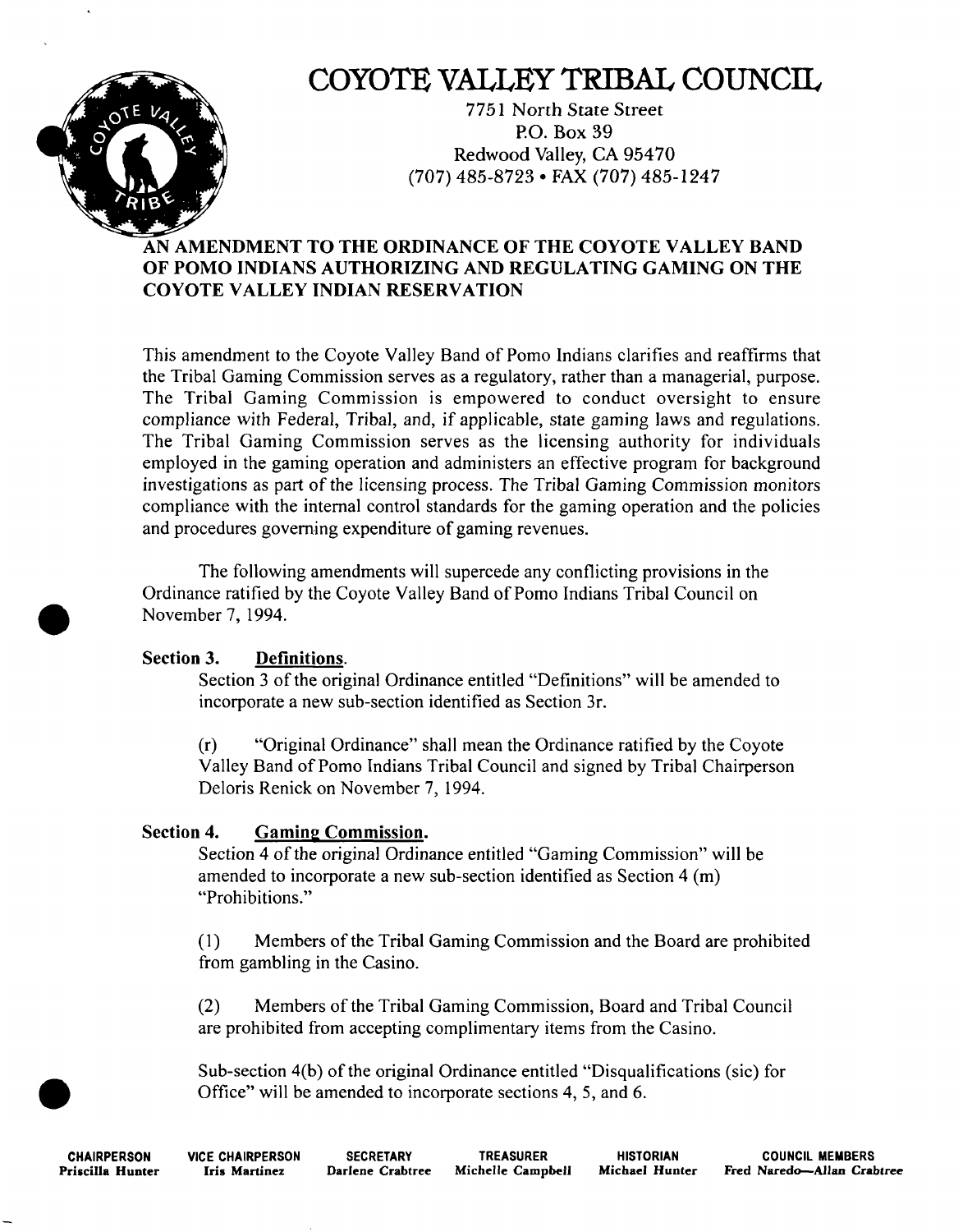(4) No member of the Tribal Council may serve on the Tribal Gaming Commission.

(5) Employees of the Casino or any gaming enterprise on the reservation are prohibited from serving on the Tribal Gaming Commission.

(6) Persons who are not eligible to serve as key employees or primary management officials are prohibited from serving on the Tribal Gaming Commission or Board.

Sub-section (4) (j) of the original Ordinance entitled "Powers and Duties" will be amended to incorporate sections 14, 15, 16, 17 and 18.

(14) The Tribal Gaming Commission has clear authority to take enforcement actions, including the authority to suspend or revoke an individual gaming license and may order the suspension or revocation of credit card or purchase authority. To carry out its regulatory duties, the Tribal Gaming Commission has unrestricted access to all areas of the gaming operation and to all records.

(1 5) The Tribal Gaming Commission is empowered to act independently and autonomously from the Tribal Council in all matters within its purview. No prior or subsequent review by the Tribal Council of any actions of the Tribal Gaming Commission is required except as otherwise explicitly provided in the Tribal Gaming Ordinance.

(16) All members of the Tribal Gaming Commission shall attend 40 hours of regulatory, gaming-related training each year.

(1 **7)** For any non-budgeted expenditure by the Casino Board of Directors, Tribal Council or Casino greater than \$500, the Tribal Gaming Commission shall certify that the expenditure constitutes a gaming expense.

**(1 8)** The Tribal Gaming Commissioners will be appointed for staggered terms of three years, as opposed to two years, and may be removed from office by the Tribal Council prior to the expiration of their respective terms for neglect of duty, misconduct, malfeasance, or other acts that would render a Commissioner unqualified for hisher position. Any allegations of neglect of duty, misconduct, malfeasance, or other acts that would render him or her unqualified for his/her position must be substantiated by a preponderance of the evidence. A Commissioner shall be given a reasonable opportunity to provide evidence rebutting the grounds for his or her removal before the removal is final. A wrongful removal shall entitle the affected Commissioner to compensation for expenses incurred in an appeal and any pay withheld.